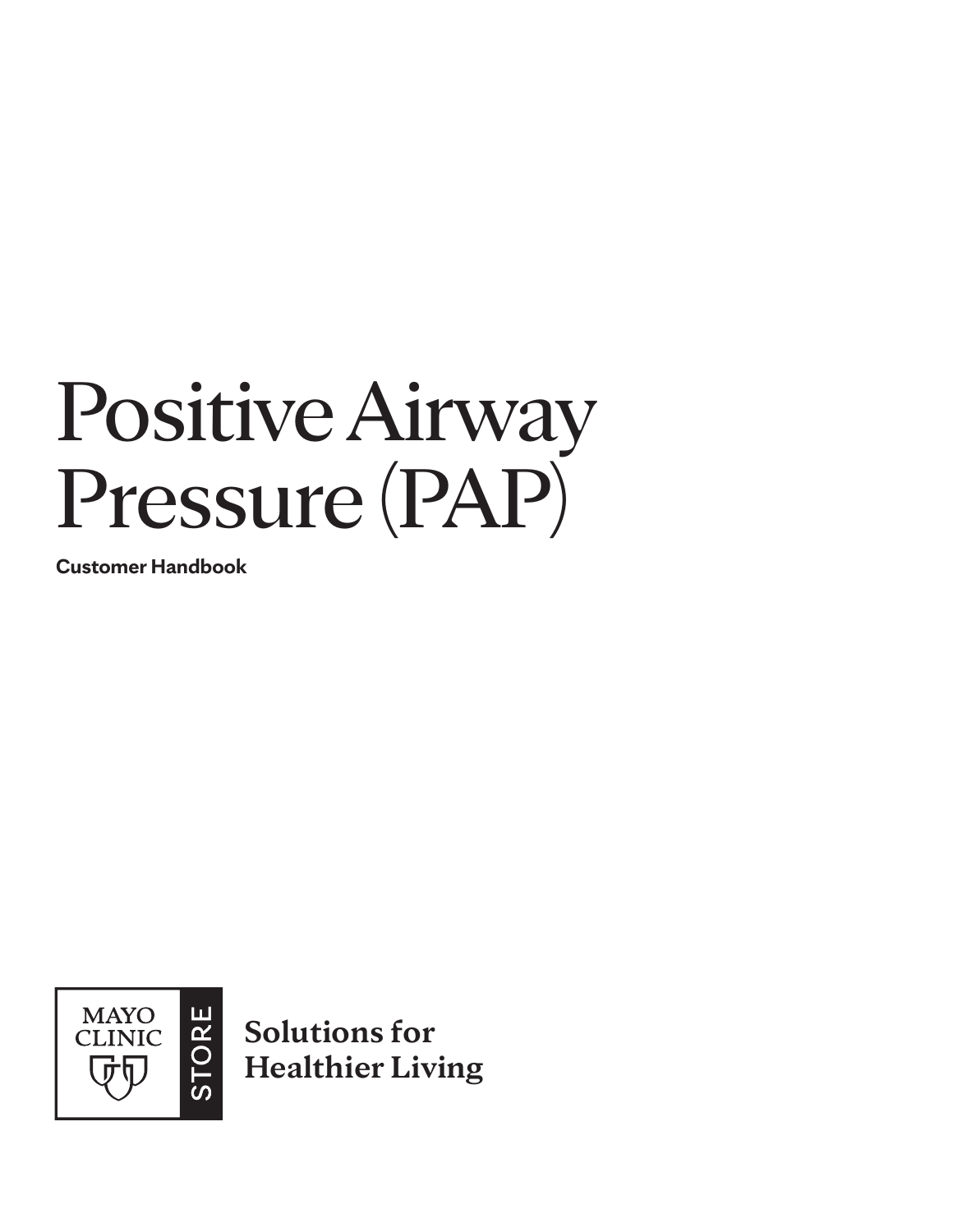## PAP Therapy Treatment

Positive Airway pressure (PAP) is a therapy that your provider has prescribed to treat your breathing problems you experience while sleeping. This is a therapy that you may need the rest of your life to reduce symptoms from your sleep disorder. PAP therapy is a treatment, not a cure for sleep disordered breathing.

- Obstructive Sleep Apnea (OSA) is the most common sleep disorder and occurs when throat muscles relax and block breathing.
- Central Sleep Apnea (CSA) occurs when your brain doesn't send proper signals to the muscles that control breathing.
- Complex sleep apnea, which is when you have both central and obstructive disorders.

Symptoms you may experience if you have OSA or a sleep disorder:

- Difficulty concentrating
- Headaches in the morning
- Heart and blood vessel problems like high blood pressure (hypertension), heart failure or stroke
- Sexual dysfunction
- Car accidents
- Daytime sleepiness
- Loud snoring
- Dry mouth and throat in the morning
- Shortness of breathe when waking up
- Changes in breathing patterns

OSA and sleep disorders affect many people. It is more common in men than women and women are more likely to experience after menopause. The following are factors that may make you more likely to get sleep apnea:

- Being overweight
- Previous or current smoking or tobacco use
- Using alcohol
- The structure of your face and nasal passages
- Certain medical conditions
- Family history of sleep disorders

PAP therapy, including the use of the device and interface, frequently takes time to become accustomed to. Things to remember when using your PAP device:

- Your attitude affects your therapy and success
- Most people take a month or two to adjust and settle into their PAP therapy
- If you use your device every night for 4 hours or more, most people feel better rested, no longer snore when using the device, experience reduced daytime sleepiness, better heart function, improved blood pressure and overall quality of life may improve.

If you have specific questions regarding your diagnosis, please contact your treating provider.

### **PAP Therapy Devices**

There are different modes and devices that your provider may prescribe based on your individual need and sleep study (PSG) results. Each device looks very similar, but works slightly different. Each will have an air blower, tubing, interface and humidifier. Your provider may suggest you need Positive Airway Pressure (PAP); which is a device that will provide positive

pressure during inhale and exhale. You may be prescribed a single pressure or a range that will start low and increase during sleep as needed, based on your airway. Some patients may require a BiLevel positive airway pressure (BiPAP) device which has additional therapy settings. Your provider will determine and prescribe the appropriable therapy and device as needed.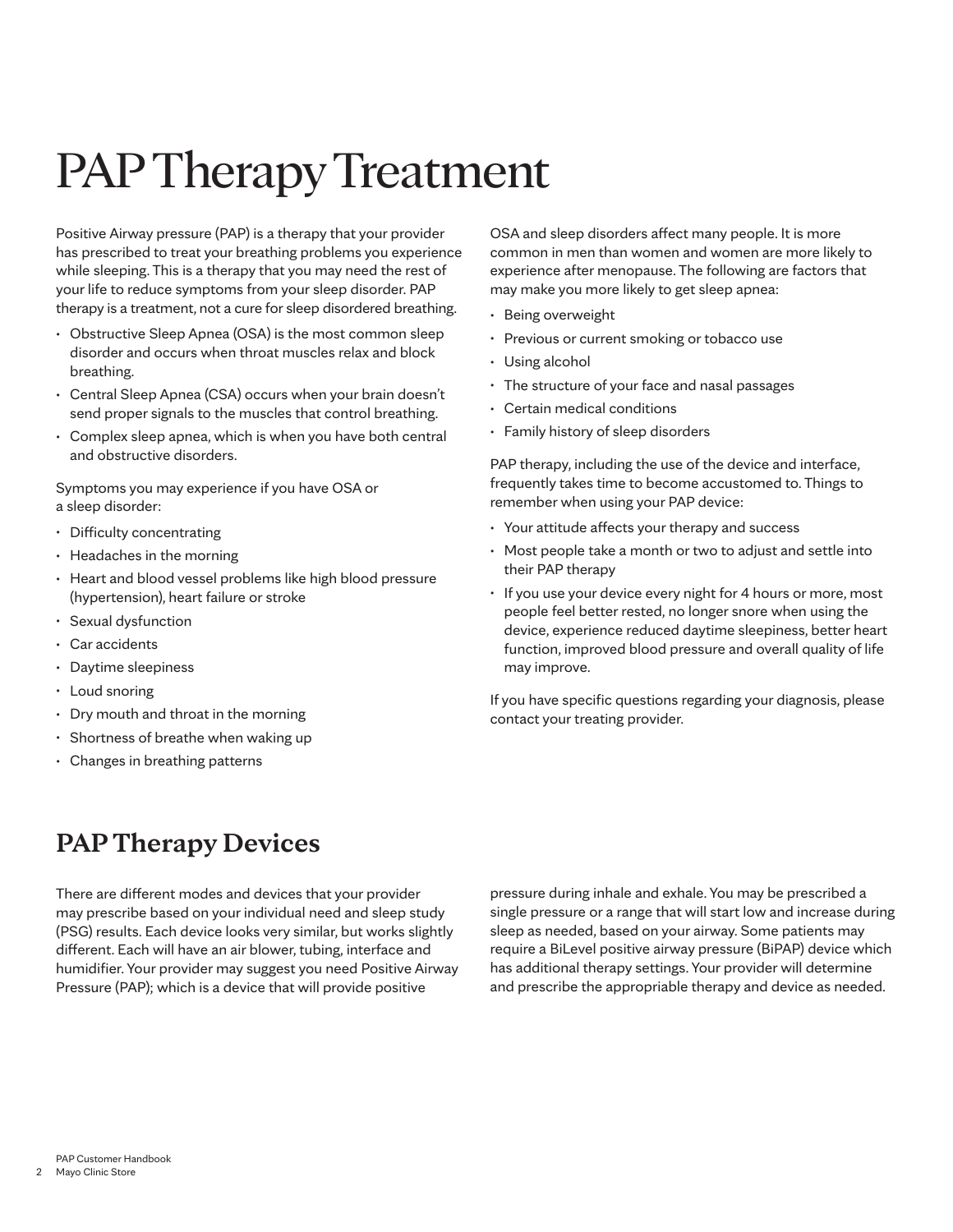## <span id="page-2-0"></span>**How PAP Therapy Works**

Positive airway pressure (PAP) therapy uses filtered room air to pressurize the air you breathe through your PAP device. Your machine is set at a pressure prescribed by your provider and the use of the PAP device and pressure may take some time to get used to. Your PAP machine is set at a pressure prescribed by your provider, which will take some time to get used to. Your ramp feature and rise time setting within your machine are settings that can be used to make therapy more comfortable.

The below pictures show your airway anatomy and the normal airflow. If you have OSA, when you fall asleep your muscles and tongue relax creating blockage of your airway. The pressure through your PAP device pushes your blocked airways open, making it easier to breathe.



### **Rental Information**

- The Mayo Clinic Store will provide PAP equipment/supplies per your providers order within insurance limitations.
- Depending upon your insurance coverage, your PAP equipment may be billed as a purchase or rental. You may be financially responsible for any charges not paid by insurance, which may include co-pays or deductibles.
- The Mayo Clinic Store retains ownership of all rental PAP equipment until the rental period is complete. Once the rental period has ended the PAP equipment ownership will transfer to the patient.
- Contact your Mayo Clinic Store right away if you are admitted to a hospice service or transfer to a nursing home.
- Mayo Clinic Store requires you to provide a credit card on file to dispense any rental equipment.
- You are responsible for the safe use of the PAP equipment.
- The Mayo Clinic Store supports the manufacturer warranty. Your insurance may cover repairs after the warranty period expires. Please contact the Mayo Clinic Store in the event your PAP device is lost, stolen or damaged.
- Any damage to rentals returned to the Mayo Clinic Store may incur additional charges. (Examples include damage due to smoking materials, water, etc.)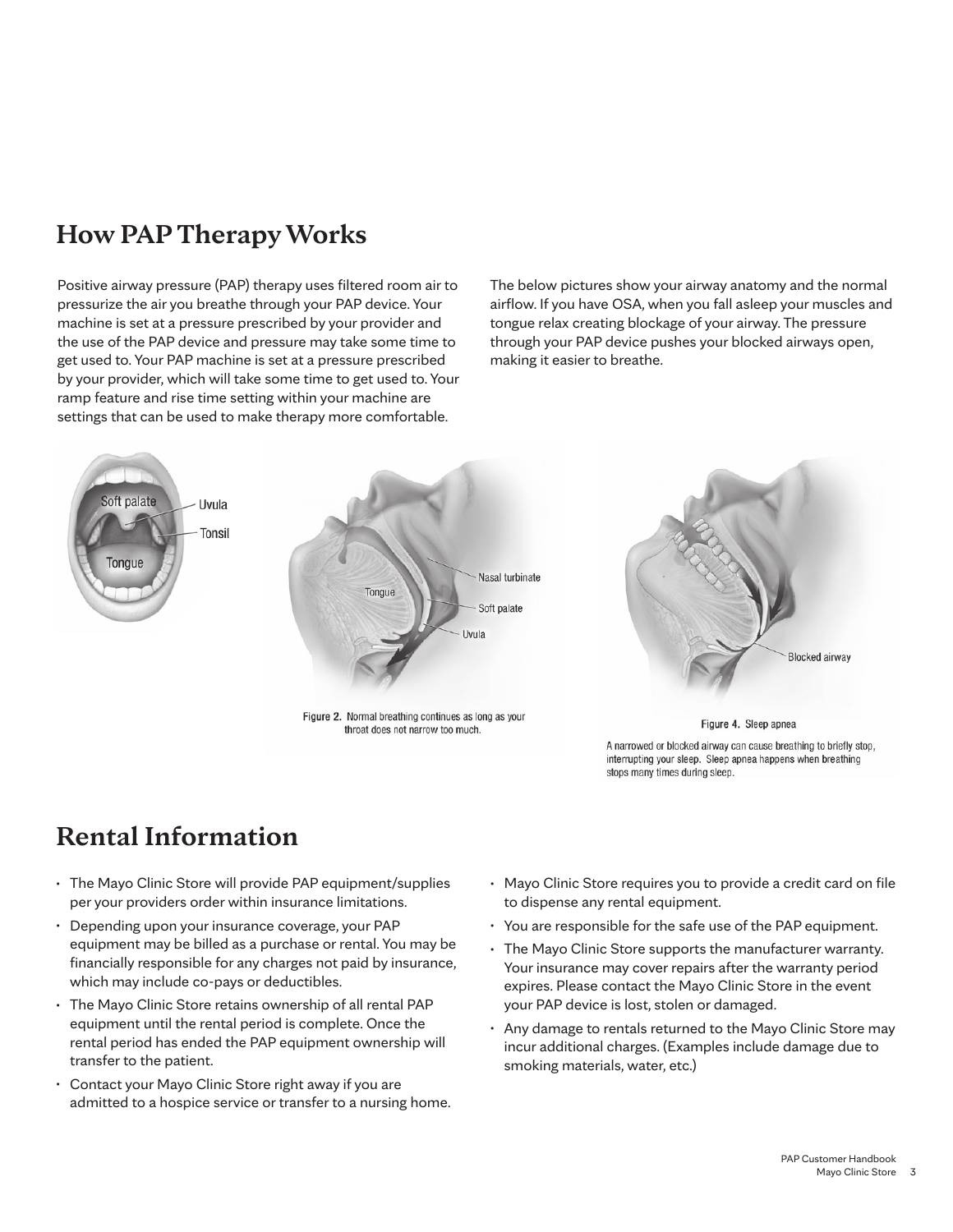## <span id="page-3-0"></span>**Warranty Information**

- PAP equipment is warrantied according to the manufacturer's guidelines.
- Warranties may be voided due to water, smoke damage, or neglect.
- Warranties are subject to manufacturer defect and will not be guaranteed if the product is unusable due to neglect or mistreatment.

### **Positive Airway Pressure (PAP) Devices**

### **STANDARD DEVICE FEATURES**

- Easy to read PAP therapy usage display
- Device and humidifier manufacturer's warranty (See Owner's Manual for details)
- DC power available options
- Heated tubing accessories
- Built-in comfort features
- Wireless modems for therapy data sharing with your provider

### **PAP Accessories/Comfort Accessories**

### **COMFORT ACCESSORIES**

- Tubing
	- Heated: Has a built in coil to keep the air temperature warm from the device to you. These built in coils also reduce tubing condensation.
	- Non-Heated: Less expensive option that does not regulate the air temperature coming from the device to you.
- Chin Straps
	- Helps reduce leakage of air through your mouth by ensuring the mouth remains closed during sleep, a common problem with nasal mask users.
- PAP Pillow
	- Designed for side sleepers to help reduce mask shifting by minimizing pressure on the face and provide better head neck and shoulder comfort.
- Mask Liners
	- Help reduce mask noise, leaks and prevents skin redness and irritation.
- Nasal Pads
- Help reduce skin irritation, mask leaks and facial sores around your nose.
- Nasal Lubricant
	- Help reduce or prevent chafing, irritation, dryness or cracking from using a PAP mask. Nasal lubricants should be petroleumfree which reduces mask breakdown and are safe for patients with nighttime oxygen.
- Eye Shields
	- Help reduce dry eyes and discomfort from PAP mask air leaks into the eyes.

### **TRAVEL ACCESSORIES**

- Portable PAP devices
- External Battery
	- External battery options that are useful when electricity is unavailable.
- Voltage Adapters
	- Universal electrical plug to support international travel.

### **CLEANING ACCESSORIES**

- Mask Cleaning Wipes
	- Specifically formulated wipes effective for cleaning and maintaining all types of PAP masks.
- Tubing Cleaner Brushes
	- 6' long tubing brush to more efficiently clean both heated and non-heated tubing.
- Mayo Clinic Store offers ozone cleaning devices. Please ask for details and discuss with your provider.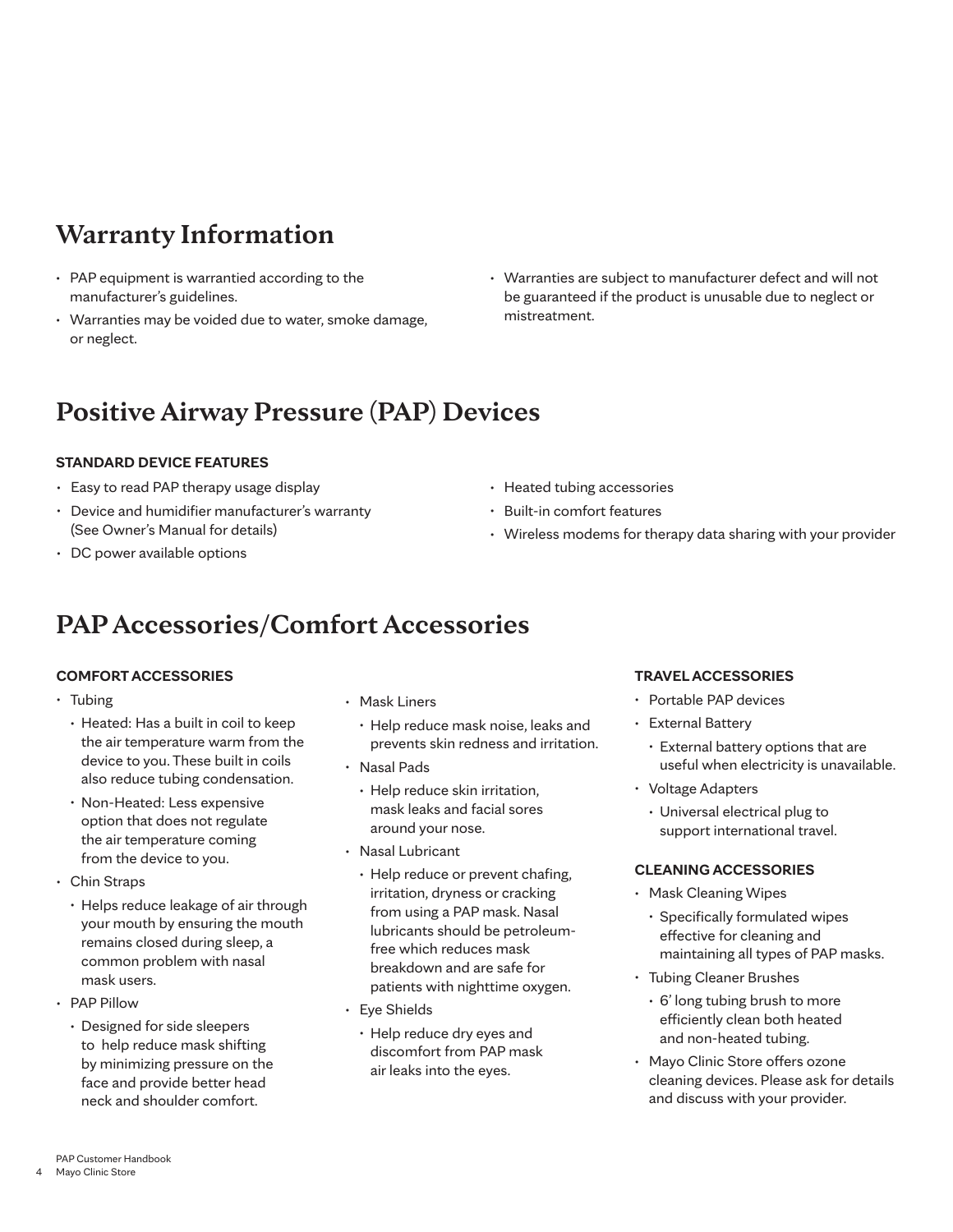## PAP Mask Options

### **NASAL MASK**

- Nasal masks are less invasive than other mask types.
- Nasal masks are ideal for individuals who:
	- Breathe through their nose (nasal breathers).
	- Have a lower prescribed PAP device pressure setting.
	- May feel claustrophobic when wearing a full face mask.
- Nasal masks may not work as well for patients who:
	- Have certain types of facial structure or dentures.
	- Have facial hair.
- Chin straps may be used to reduce leaks for mouth breathers.
- Depending on how you sleep, nasal masks may result in dry mouth due to air flow leakage through the mouth.

### **NASAL PILLOW MASK**

- Nasal pillow masks are the lightest weight and least invasive form of PAP mask.
- Nasal pillow masks are ideal for individuals who:
	- Breathe through their nose (nasal breathers).
	- Have a lower prescribed PAP device pressure setting.
	- May feel claustrophobic when wearing a full face mask.
	- Toss and turn in their sleep.
	- Are concerned about skin irritation or discomfort on the bridge of the nose.
- Nasal pillow masks may not work as well for patients who have facial hair.

### **FULL FACE MASK**

- Full face masks completely enclose the nose and mouth.
- Full face masks are the most commonly utilized masks.
- Full face masks are ideal for individuals who:
	- Need a mask that covers their nose and mouth to reduce potential for airflow leak through their nose and mouth.
	- Have a higher prescribed PAP device pressure setting.
	- Breathe through their mouth or have a deviated septum.
- Full face masks may not work as well for patients who:
	- Sleep on their side or change sleep positions frequently.
	- Have certain types of facial structure or dentures.
- Full face masks may require additional adjustment than other mask types.

#### **NASAL MASK**





#### **NASAL PILLOW MASK**





### **FULL FACE MASK**



### **MASK FITTING**

Our goal is to determine the best mask interface for you during your initial sleep therapy set-up. We promise to educate you on the proper way to use the mask interface and offer suggestions to be successful. If within the first 30 days of starting therapy you feel the mask is not offering the best fit, we will work with you to ensure a proper fitting mask based upon data from your current sleep device usage.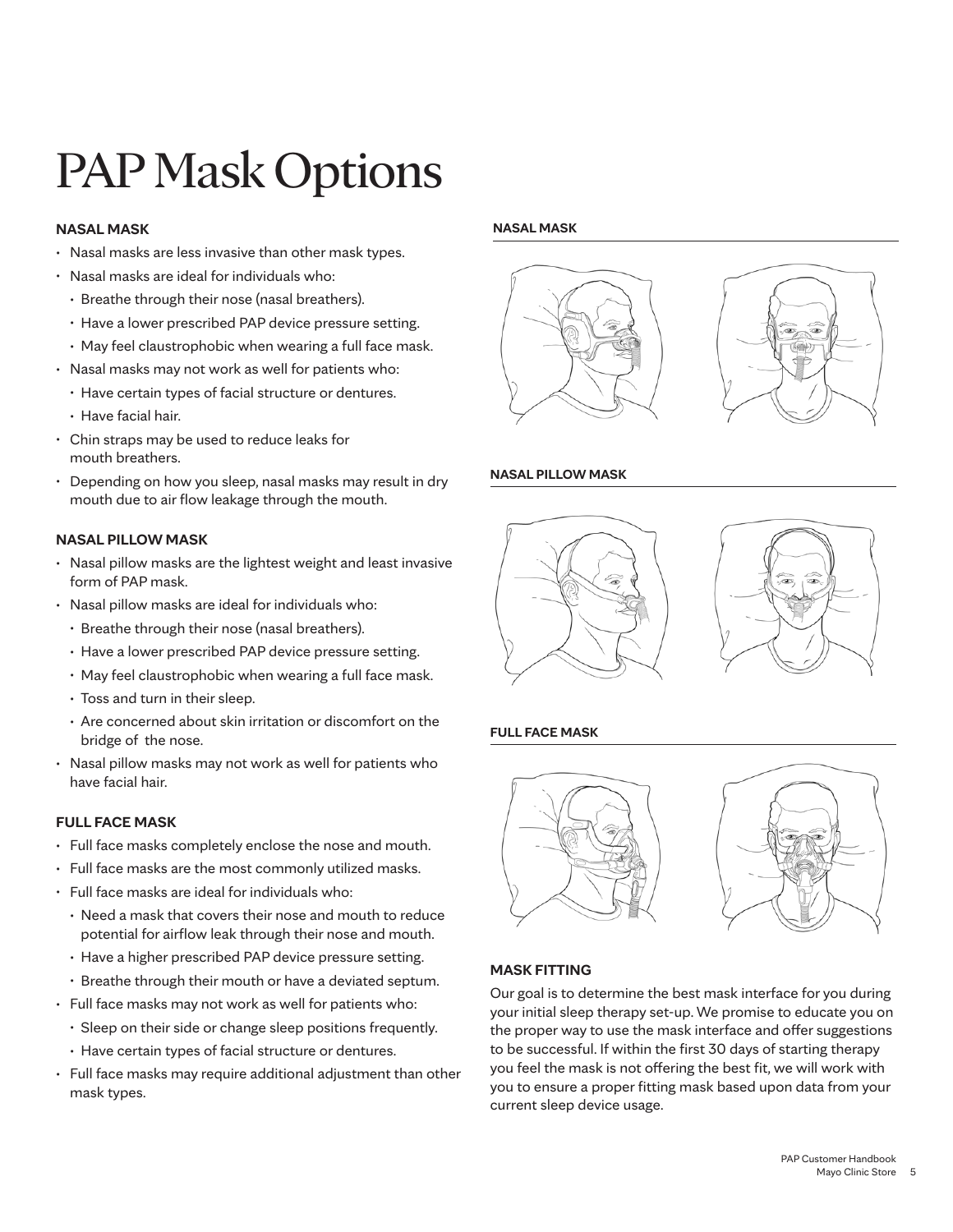## Sleep Apnea Equipment Cleaning

These instructions are a guide for cleaning your PAP equipment. Refer to the instruction manual that comes with your equipment for specific manufacturer recommendations.

### **SUPPLIES NEEDED**

- Mild liquid dish detergent (for example: Ivory, Joy)
- Sink or basin
- Clean hand towel
- Device to hang tubing (for example: shower bar, towel rack, back of a chair)
- White vinegar

### **MASK**

Wash daily. Natural body oils on your face can wear down the mask, which can cause a poor mask-to-face seal.

- 1 Remove the headgear from the mask.
- 2 Wash the mask in warm soapy water .
- 3 Rinse the mask under running water.
- 4 Shake off excess water.
- 5 Place the mask on a clean hand towel to air-dry or use the hand towel to dry the mask.
- \* In lieu of steps 1 through 5, use an approved mask cleaning wipe and allow to air dry [\(see page 3\)](#page-2-0).

### **NASAL PILLOWS**

Wash daily.

- 1 Remove the nasal pillows from the gray or blue shell.
- 2 Wash the nasal pillows in warm soapy water.
- 3 Rinse the nasal pillows under running water.
- 4 Shake off excess water.
- 5 Place the nasal pillows on a clean hand towel to air-dry or use the hand towel to dry the nasal pillows.
- \* In lieu of steps 1 through 5, use an approved mask cleaning wipe and allow to air dry [\(see page 3\)](#page-2-0).

### **HUMIDIFIER**

Wash daily. Water or moisture that sits in the water chamber when not in use readily begins to grow mold and fungal material. When these are blown with pressure through your nose, it can trigger allergies, rhinitis (clear, runny nose) and congestion. This makes tolerating PAP difficult.

- 1 Empty remaining distilled water from the water chamber.
- 2 Wash water chamber reservoir in the dishwasher if the water chamber instruction manual says it is safe to do so and you have a dishwasher. Otherwise, follow steps 3 to 6.
- 3 Wash the inside of the water chamber with warm soapy water.
- 4 Rinse the inside of the water chamber thoroughly.
- 5 Pour out excess water.
- 6 Use a clean hand towel to wipe the outside of the water chamber and allow the inside of the water chamber to air-dry.

Once a week, after washing the inside of the water chamber with soapy water, pour vinegar water (one part white vinegar and one part warm water) into the water chamber. After 15-20 minutes, pour out the vinegar water. Then follow steps 4 to 6.

### **TUBING (HEATED & NON HEATED)**

Wash weekly.

- 1 Separate tubing from the PAP unit and mask or nasal pillows.
- 2 Wash the tubing in warm soapy water.
- 3 Rinse the tubing under running water.
- 4 Shake off excess water.
- 5 Allow tubing to air-dry by hanging it so that water will drain out. Tubing also can be dried by reattaching it to the PAP unit and turning the unit on for several minutes.
- \*If using heated tubing, assure that electronic contacts are dry before reconnecting to your PAP device.

### **HEADGEAR**

Wash weekly.

- 1 Close the Velcro tabs so that they do not accumulate lint from the drying towel.
- 2 Hand wash the headgear in warm soapy water. Do not wash the headgear in the clothes washer.
- 3 Rinse headgear thoroughly.
- 4 Place the headgear on a clean hand towel to air-dry or use the hand towel to dry the headgear. Do not dry the headgear in the clothes dryer.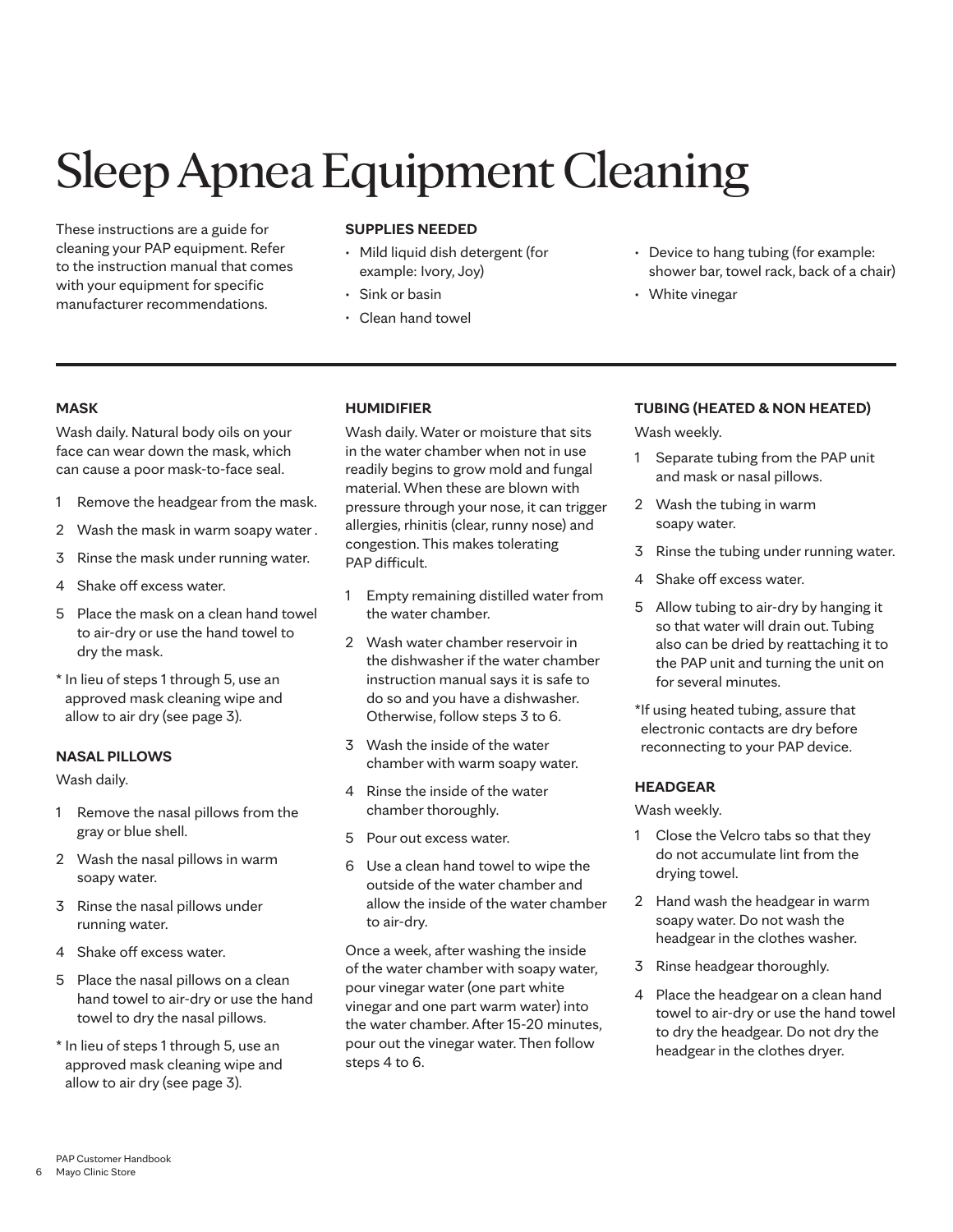### **DISPOSABLE MACHINE FILTERS**

Check monthly (more often if needed, for example; your PAP unit is in a dusty room or you have a house pet).

Remove the filter from the PAP unit and replace with a new, unused disposable filter.

### **WASHABLE MACHINE FILTERS**

\*not applicable to most PAP devices

Wash weekly when cleaning tubing.

- 1 Remove the filter from the PAP unit.
- 2 Wash the filter in warm soapy water.
- 3 Rinse the filter under running water.
- 4 Squeeze out excess water or press filter in a clean hand towel.
- 5 Allow the filter to air-dry. Keep filter out of direct sunlight.
- 6 Do not reinstall filter until it is completely dry.

### **PAP UNIT**

- 1 Remove household dust from the PAP unit by wiping it with a damp cloth.
- 2 Do not place liquids on top of the PAP unit.

### **EQUIPMENT CLEANING ADDENDUM Traveling**

You can travel with your PAP equipment. When traveling, PAP cleaning wipes can be used to clean your mask. PAP manufacturers normally recommend only distilled water is used with humidification due to potential mineral deposits in the system, hose or mask. In rare circumstances where distilled or purified water is not available, bottled water should be used in place of distilled water.

#### **Important**

- Do not keep or use cleaning supplies that are expired.
- Follow your manufacturer's instructions on when to replace equipment and/or supplies.
- Understand and follow your insurance's guidelines.
- Do not put solutions in the water chamber that may be harmful to you; these include bleach and other cleaning products with similar strong chemicals.
- Do not put products such as VICKS™ in the humidifier.
- \* For your convenience the Mayo Clinic Store offer PAP cleaning devices and supplies. [See page 4](#page-3-0) or call the Mayo Clinic Store to ask for details.

## Troubleshooting Common Issues

### **"MY MASK LEAKS."**

Possible causes are:

- Mask not positioned correctly
- Mask is the wrong size for you
- Body position is affecting the mask

People who sleep on the side can roll the end of the pillow so it is off the cheek. If you need to come in to be refitted for a different mask, bring along your mask and PAP equipment.

### **"TOO MUCH PRESSURE!"**

Many people need a bit of time to be comfortable with PAP. Ask for advice if you need reassurance or additional instruction.

### **"MY NOSE IS UNCOMFORTABLE" — "I HAVE A DRY THROAT."**

- Review your humidifier use; you may need to increase the setting
- A chinstrap may be needed to prevent mouth breathing
- If snoring is occurring, contact your provider

#### **"I HAVE A HEAD COLD. CAN I USE MY PAP?"**

- You may need to seek the advice of your provider; PAP can be uncomfortable under these conditions
- Generally, you can use your P AP; consider using your humidifier and perhaps increase the setting to the next number

### **"MY SKIN IS RED OR BREAKING DOWN."**

- Headgear too tight
- Use just enough tension on the headgear to effect a seal
- Irritation or allergic reaction
- Use a barrier such as cotton or moleskin in the affected area; you may need to see your provider
- Sometimes a mask of different materials will help alleviate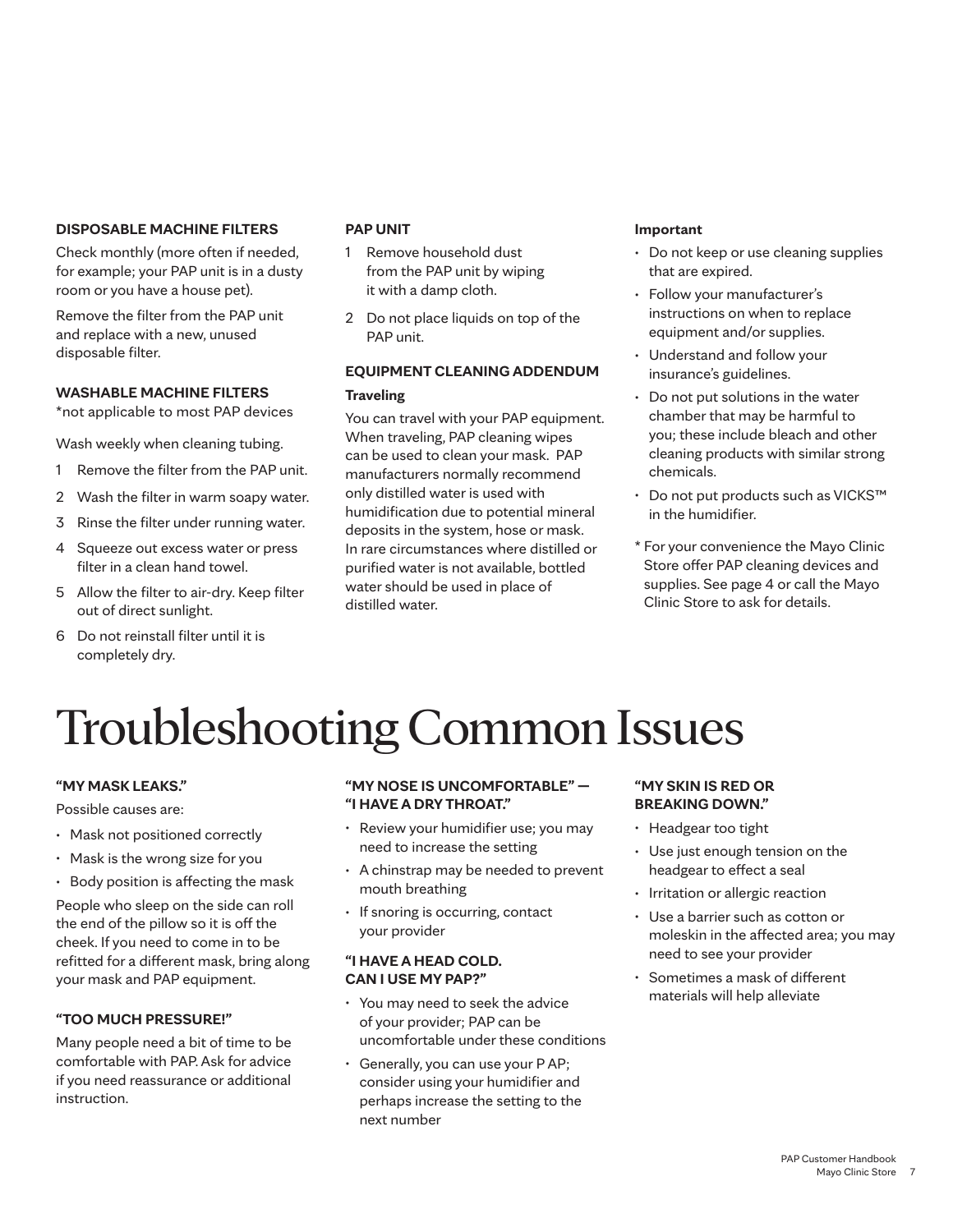## PAP Supplies

### **HOW TO OBTAIN PAP SUPPLIES**

You may obtain replacement supplies by contacting the Mayo Clinic Store where you obtained your device or our Mail Order department.

Your insurance company may have coverage for replacement sleep apnea supplies with criteria that are similar to the Medicare guidelines below. You can call your insurer regarding your specific coverage criteria.

### **Order by Telephone**

Call toll-free 888-303-9354 prompt #1. Our customer service representatives are available Monday through Friday, from 8 a.m. to 5 p.m. Central time. Please have your insurance information and/or preferred method of payment available (accepted credit cards are Visa, MasterCard, American Express and Discover).

### **Shipping and Handling (Continental U.S.)**

Orders totaling up to \$125 will have a flat \$9.95 shipping charge (bulk items extra). Orders of more than \$125, or billed to insurance, will be shipped free of charge.

We can provide premium shipping services including next day and second day. Charges for premium shipping services will be added to the invoice. International orders will be charged according to the destination.

#### **WHY SHOULD YOU OBTAIN REPLACEMENT PAP SUPPLIES REGULARLY?**

- Masks get brittle and dirty from continued use.
- Bacteria will build up inside the tubing and mask.
- If you are ill while using your sleep apnea device, you will need to get new supplies once you are feeling better; viruses are known to stay alive in moist and confined areas for several weeks.
- Disposable supplies are not intended to be used indefinitely.
- Oils from your skin will cause the mask to lose elasticity, which you will compensate for by over tightening the straps; this may ultimately result in your facial skin breaking down.
- Mask leaks will cause a loss of pressure and you will lose the benefits of your sleep apnea therapy.
- Your skin may break down from continued use of a dirty mask.

### **HOW OFTEN MAY I REPLACE PAP SUPPLIES?**

The chart below is a guide as to the frequency Medicare and Medical Assistance (Minnesota or Wisconsin) may replace your disposable supplies, which may be different from commercial carrier's standards. HCPCS Code is a reference to the codes that Medicare uses to identify products.

| <b>HCPCS CODE</b> | <b>ITEM</b>                   | <b>MEDICARE SCHEDULE</b> | <b>MN MEDICAID SCHEDULE</b>   | <b>WI MEDICAID SCHEDULE</b> |
|-------------------|-------------------------------|--------------------------|-------------------------------|-----------------------------|
| A7046             | Humidifier Chamber            | 1 per 6 months           | per day - Limit 5 per month   | Varies (1-4 per month)      |
| A7039             | Washable Filter               | 1 per 6 months           | 1 per day — Limit 3 per year  | 1 per 3 months              |
| A7038             | Disposable Filter (Ea)        | 2 per month              | 2 per month                   | 2 per month                 |
| A7037             | Tubing                        | 1 per 3 months           | per month                     | 2 per 3 months              |
| A7036             | Chinstrap                     | 1 per 6 months           | 1 per 6 months                | 1 per 3 months              |
| A7035             | Headgear                      | 1 per 6 months           | l per day — Limit 3 per year  | 1 per 3 months              |
| A7034 & A7035     | Nasal Pillow Kit w/Headgear   | 1 per 6 months           | 1 per 6 months                | 1 per 3 months              |
| A7034             | Nasal Mask                    | 1 per 3 months           | 1 per day - Limit 3 per year  | 1 per 3 months              |
| A7033             | Nasal Pillows                 | 2 per month              | 2 units 2 pair per month      | 1 per 3 months              |
| A7032             | Nasal Mask Cushion            | 2 per month              | 2 per month                   | 1 per 3 months              |
| A7031             | <b>Full Face Mask Cushion</b> | 1 per month              | 2 per month                   | 1 per 3 months              |
| A7030             | <b>Full Face Mask</b>         | l per 3 months           | per day - Limit 3 per year    | 1 per 3 months              |
| A4604             | Tubing With Heating Element   | 1 per 3 months           | $per day - Limit 4 per month$ | No Coverage                 |

Medicare and Medical Assistance require that we document that the person is continuing to use the sleep apnea device, the products need to be replaced due to damage or wear and that the recipient is not receiving home health care or is not in a skilled nursing facility.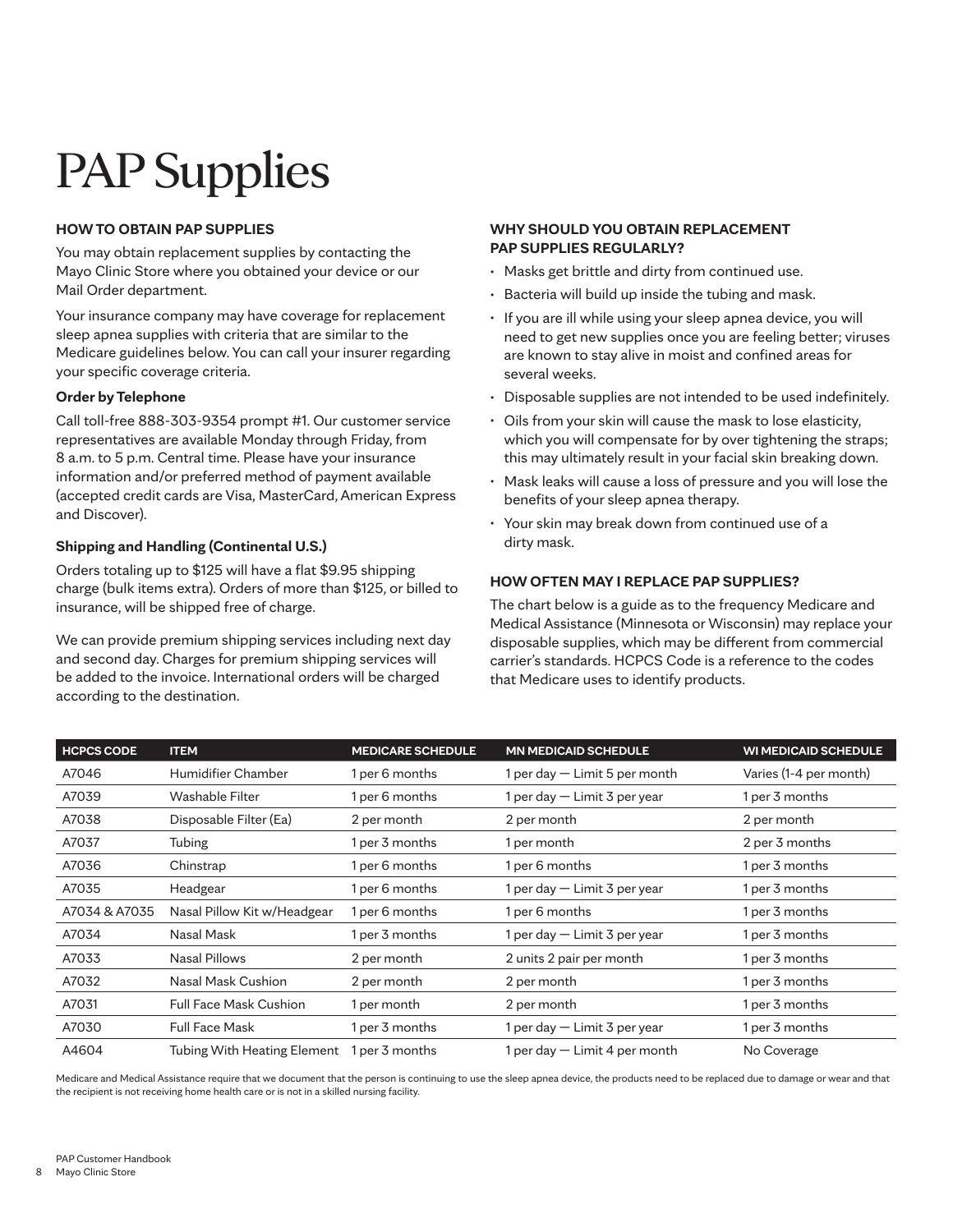## Insurance Claims: Filing and Billing

The Mayo Clinic Store will file claims to your insurance on your behalf. However, we typically require the following supporting documentation.

- Treating provider prescription
- Home or in facility sleep study demonstrating qualifying need for therapy equipment
- Face to Face visit documentation with your treating provider; this visit should indicate symptoms indicating the necessity of the sleep study
- Insurance information

### **Switching DME Suppliers**

If you would like to obtain supplies from Mayo Clinic Store, we will need the following information in order to send the items to your insurance:

- A current prescription
- Copy of home or in-facility sleep study demonstrating a qualifying need for therapy equipment
- Face to face provider visit documentation demonstrating the reason the original sleep study was indicated
- Insurance information
- Purchase date of PAP device and supplies

### **Billing**

Charges for PAP equipment and supplies will be submitted separately from your professional or hospital charges. If you have questions or concerns about your PAP equipment or supplies bill, please call our Mayo Clinic Store Business Office at 888-303-9354 prompt #2. The patient is responsible for amounts not covered by insurance.

### **Continued PAP Use**

For continued coverage of your PAP device and ongoing supplies, many insurances require documentation of compliance and usage. If you do not meet the compliance requirements, you may be required to return the device or be billed for any remaining balance.

Some manufacturers have programs available to help users remain compliant and have better results using their device. In addition, Mayo Clinic Store may contact you regarding compliance issues to assist you in the use of your equipment.

### **Beneficiaries Entering Medicare**

A person who was receiving supplies under commercial insurance and is transitioning to Medicare coverage must have a face-to-face evaluation by the treating provider after having first signed up for Medicare. The provider must document specific information in the medical record and we must have this information in our files before we can submit supplies for Medicare coverage. A detailed prescription is required to provide supplies and to bill Medicare insurance.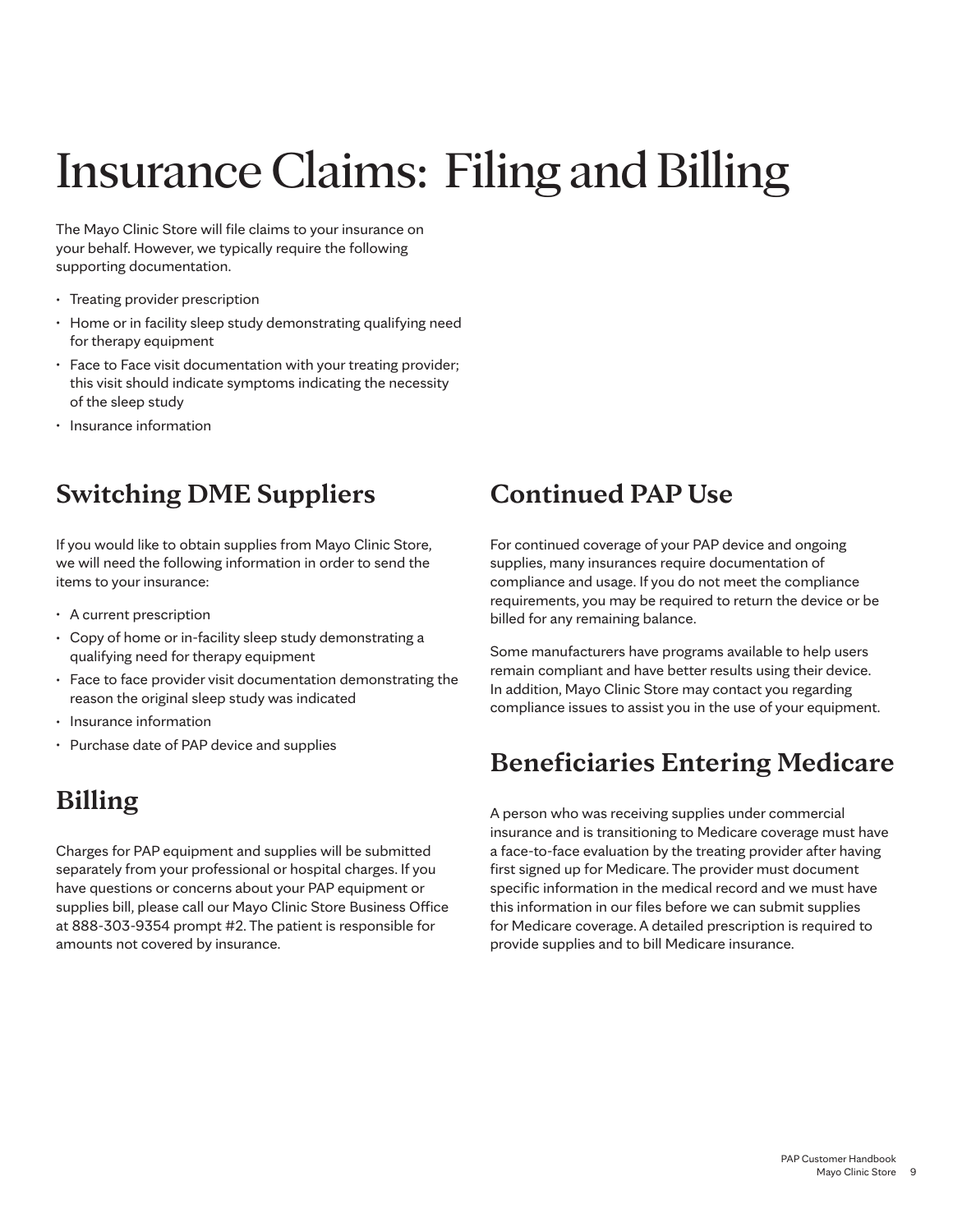## Home Safety Information

## **E.D.I.T.H - Exit Drills In The Home Fire Safety Information**

**DRAW** a floor plan of your home and mark two ways out of every room, especially the bedrooms. Go over these escape routes with every member of your household.

**AGREE** on a meeting place outside your house where every member of the household will meet after escaping a fire and wait there for the fire department to arrive. This lets you count heads to make sure everyone is there and to tell the fire department if anyone is missing.

**PRACTICE** your escape plan at least a couple times a year. Hold a fire drill in your home. Appoint someone to be a monitor and have everyone take part in the drill. A fire drill is not a race, but practice to get out quickly…remember to be careful.

**MAKE** your fire drill realistic…pretend that some exits are blocked by fire and practice getting out different escape routes. Pretend that the lights are out and that some escape routes are getting smoke in them.



### **SMOKE ALARMS WITH WORKING SMOKE DETECTORS**

— Cuts your risk of dying in a home fire almost in half. Install Smoke Detectors outside of every bedroom and on every level of your home including the basement. Follow the installation instructions carefully. Change Smoke Detector batteries at least once every year.

## Home Fall Prevention Checklist

Each year, thousands of older Americans fall at home. Many of them are seriously injured and some are disabled. Falls are often due to hazards that are easy to overlook but easy to fix. This checklist will help you find and fix those hazards in your home. The checklist asks about hazards found in each room of your home. For each hazard, the checklist tells you how to fix the problem. At the end of the checklist, you'll find other tips for preventing falls.

**FLOORS:** Have a clear path from room to room.

**STAIRS AND STEPS:** Fix loose or uneven steps; make sure carpet is firmly attached to every step.

**KITCHEN:** Move items in your cabinets; keep things you use often on the lower shelves (about waist level), if you must use a step stool, get one with a bar to hold on to; never use a chair as a step stool.

- **BATHROOMS:** Put a non-slip rubber mat or self-stick strips on the floor of the tub or shower; consider putting grab bars inside the tub and next to the toilet.
- **BEDROOMS:** Put in a night-light so you can see where you're walking; some night-lights go on by themselves after dark.

#### **OTHER THINGS YOU CAN DO TO PREVENT FALLS:**

- $\Box$  Have your doctor or pharmacist look at all the medicines you take, even over-the-counter medicines; some medicines can make you sleepy or dizzy.
- Have your vision checked at least once a year by an eye doctor; poor vision can increase your risk of falling.
- $\Box$  Think about wearing an alarm device that will bring help in case you fall and can't get up .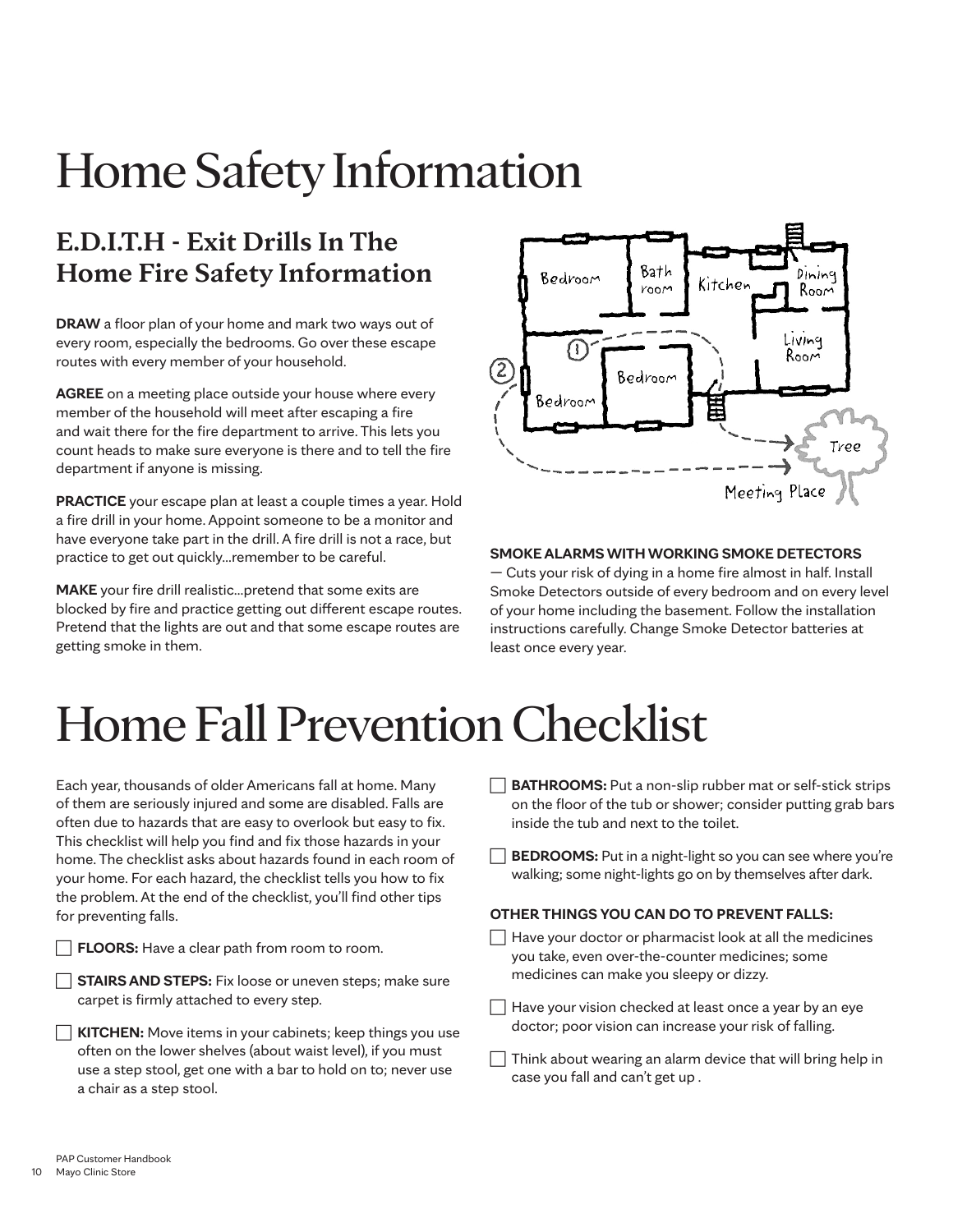## **Other Home Safety Tips: PAP Devices**

- Manufacturers recommend that PAP devices be plugged into grounded outlets directly using the manufacturer provided cord that is free of any breaks or frayed endings.
- It is not recommended to use a surge bar or extension cord.
- Manufacturers also recommend keeping the cord away from hot surfaces to avoid damage.
- Do not immerse the devices, power supply , or cord into water or spill liquids onto the device.
- Never attempt to do self-maintenance on the device.
- Contact the Mayo Clinic Store if the power supply or cord becomes hot to the touch.

## Preparing for an Emergency

All states have disasters. It is smart to prepare for the unexpected. Before a disaster, learn how you will know there is an impending hazardous event. Familiarize yourself with the signs of events that come without warning and know the local advance alerts and warnings and how you will receive them. Knowing about the local emergency plans for shelter and evacuation and local emergency contacts will help you develop your household plan and will also aid you during a crisis.

- 1 **Make your Emergency Kit.** You can start with the basics and add on over time.
- 2 **Make a Family Communications Plan.** If you are separated and cannot get in touch with your family, each family member should call the same contact. Have an emergency contact in your local area, a contact out-of-state and a neighborhood meeting place.
- 3 **Make a Family Evacuation Plan.** In an emergency you may need to leave your home quickly. Make sure everyone knows the plan. Include a plan for pets in case you need to evacuate.
- 4 **Make a Plan for People with In-Home Needs.**  Consider helping neighbors who may have special needs. Identify a neighbor or family member who can help if a care provider cannot get to your family member with special needs.

#### **HOME EMERGENCY KIT**

In an emergency, having these few items in your home can help keep your family safe.

- Water at least 1 gallon per person per day
- Wired telephone

Can opener (non-electric)

First aid kit

- Battery powered radio
- Flashlight & battery-powered lantern
- ABC type fire extinguisher
- 3-day supply of canned or dried foods
- Smoke detectors and carbon monoxide detectors
- 3-day supply of baby food and formula
- Prescription medication

Hand cleaner/sanitizer

If you lose power, eat the food in your refrigerator first. Without power, a refrigerator should keep food at a safe temperature for about four hours.

#### **GRAB BAG**

| You may have to leave your home<br>quickly in an emergency. Some<br>important items are                                                                                                      |
|----------------------------------------------------------------------------------------------------------------------------------------------------------------------------------------------|
| One day's clothing and shoes<br>for each family member                                                                                                                                       |
| Towels, blankets or sleeping<br>bags                                                                                                                                                         |
| Personal care products<br>(diapers, feminine hygiene<br>products)                                                                                                                            |
| Flashlight and extra batteries                                                                                                                                                               |
| Prescription medications &<br><b>PAP</b>                                                                                                                                                     |
| Granola bars/trail mix                                                                                                                                                                       |
| Extra set of car keys                                                                                                                                                                        |
| Cash & prepaid phone card                                                                                                                                                                    |
| Copies of important<br>documents: Medical and<br>prescription information,<br>passports, birth certificates,<br>driver's license, insurance<br>papers, contact list of family<br>and friends |